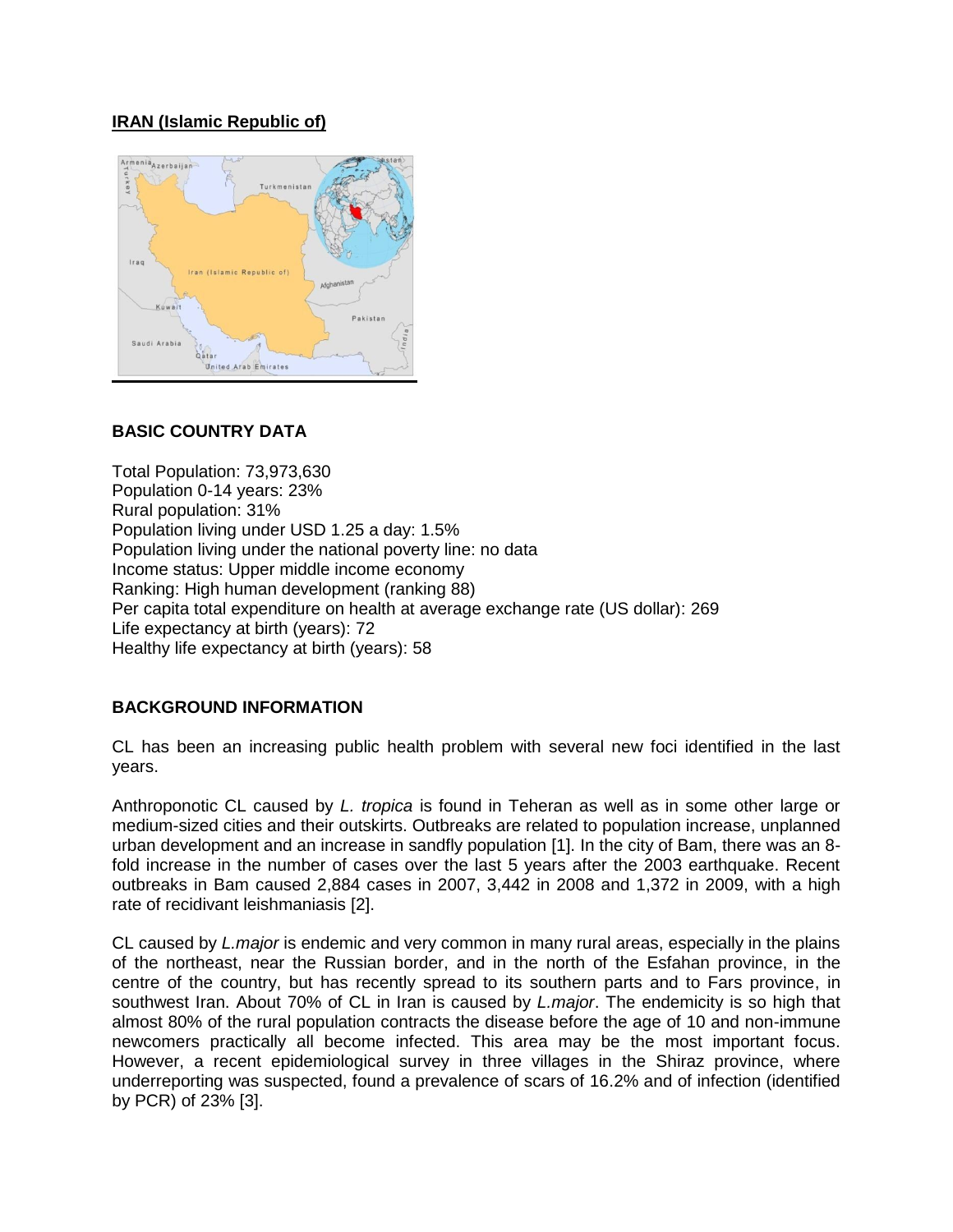VL is caused by *L. infantum* and is less common [4,5]. The main endemic areas are the province of Fars, in the south, and the districts of Meshkin-Shahr in the northwest. It is thought to be underreported.

HIV-*Leishmania* co-infection has been reported recently [6].

| Leishmania<br>species | <b>Clinical</b><br>form | <b>Vector species</b>                        | <b>Reservoirs</b>                                                 |
|-----------------------|-------------------------|----------------------------------------------|-------------------------------------------------------------------|
| L. major              | <b>CL</b>               | P. papatasi, P. salehi,<br>P. ansarii        | Rhombomys opimus, Meriones<br>libycus, Tatera indica, Nesokia sp. |
| L. tropica            | <b>CL</b>               | P. sergenti                                  |                                                                   |
| L. infantum           | VL                      | P. major,<br>P. kandelakii,<br>P. halapensis |                                                                   |

# **PARASITOLOGICAL INFORMATION**

#### **MAPS AND TRENDS**

#### **Cutaneous leishmaniasis**

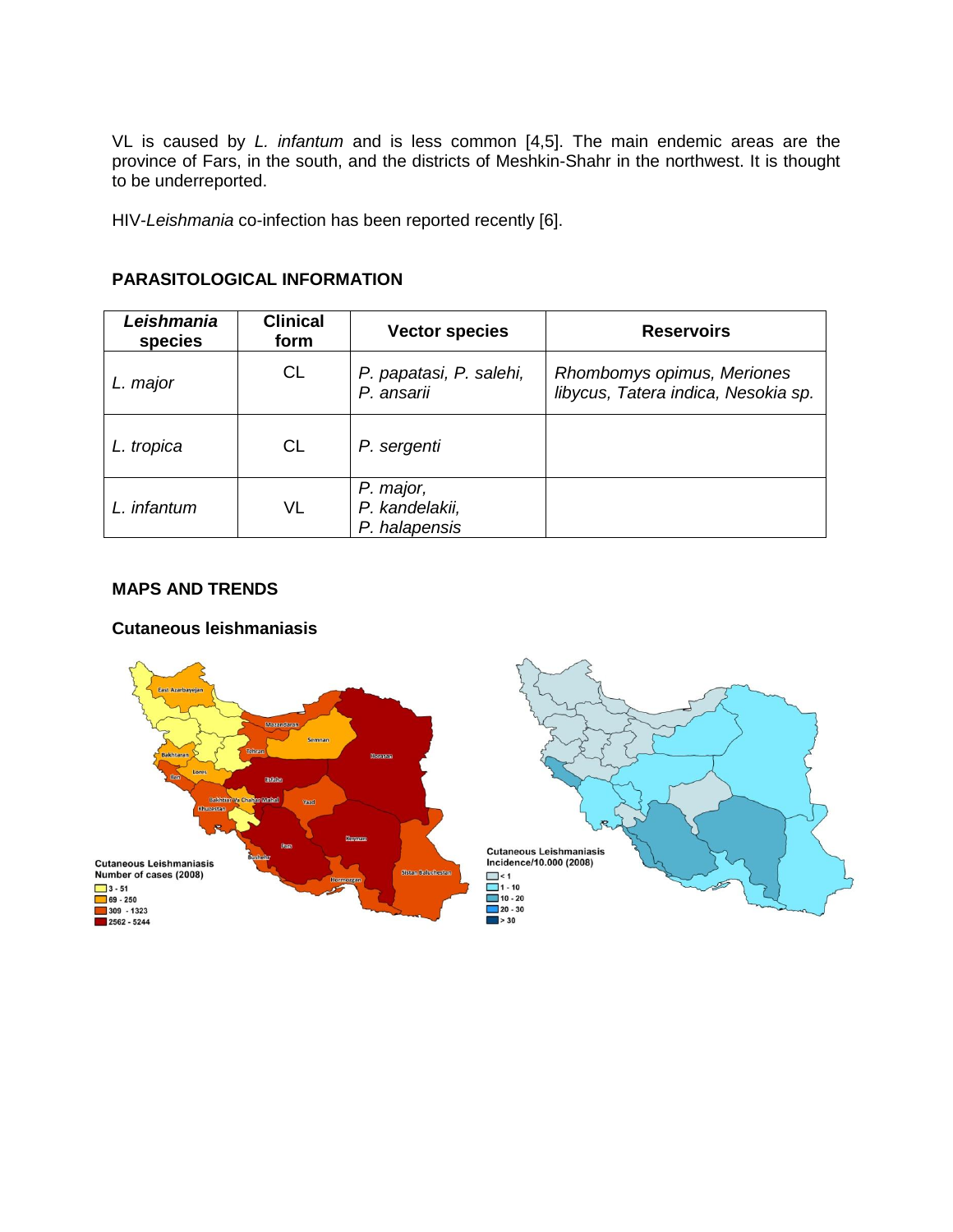## **Visceral leishmaniasis**



#### **Cutaneous leishmaniasis trend**





#### **Visceral leishmaniasis trend**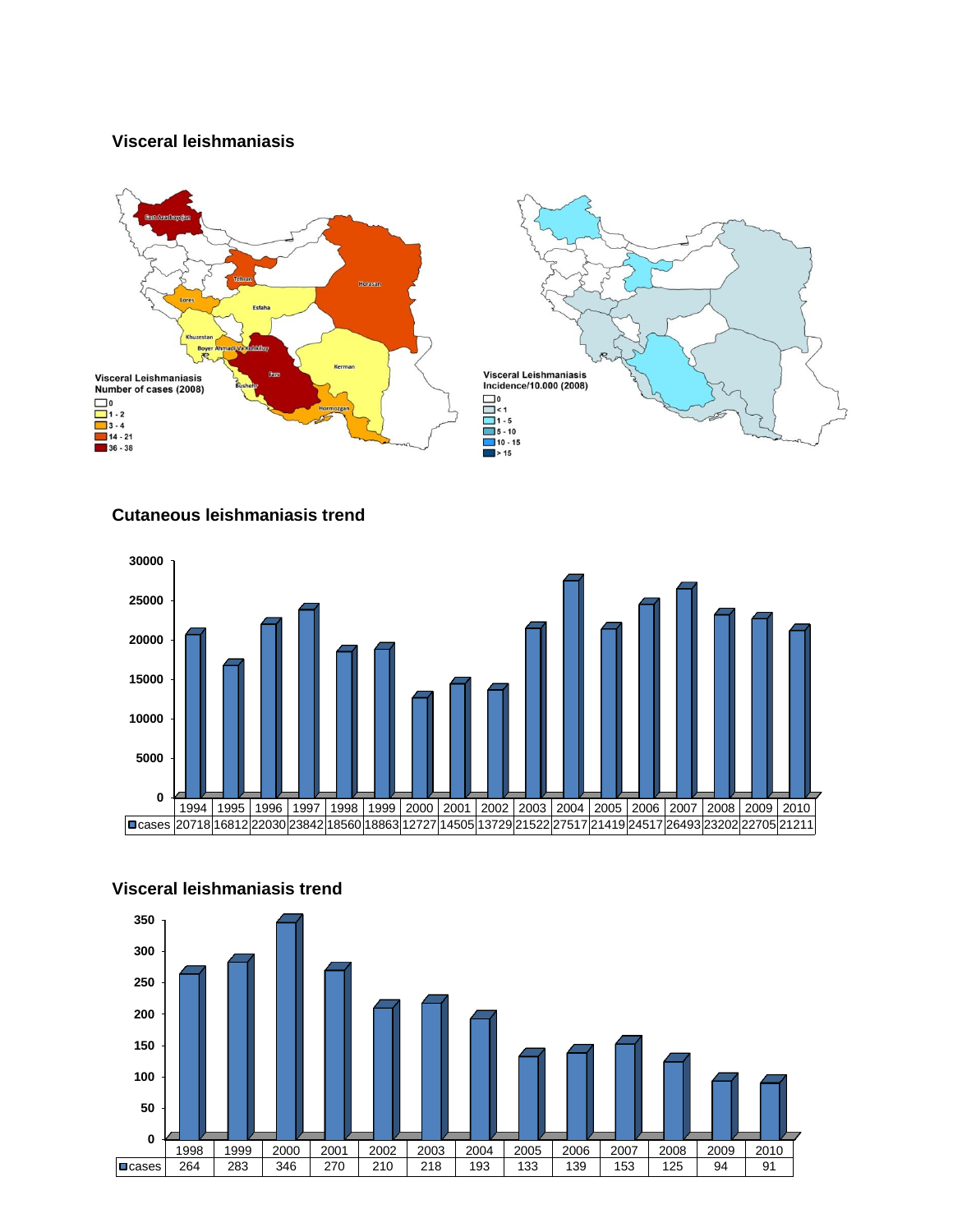#### **CONTROL**

Notification of all forms of leishmaniasis is mandatory in Iran. A national leishmaniasis control program has been in effect since 1978. Active human case detection is regularly performed in new anthroponotic cutaneous leishmaniasis-infected areas. Case detection is passive in zoonotic cutaneous leishmaniasis areas.There is a vector control program in place that includes bednet distribution and regular insecticide spraying. The leishmaniasis reservoir control program includes the sacrifice of seropositive dogs (for VL) and regular rodent control (for CL). Due to a lack of budget and political commitment, the control program has not been efficient in controlling CL and VL.

## **DIAGNOSIS, TREATMENT**

#### **Diagnosis**

CL: on clinical grounds, confirmation with microscopic examination of skin lesion sample. VL: confirmation by microscopic examination of bone marrow aspirate or DAT.

#### **Treatment**

CL: CL due to *L.major* is not treated when lesions are small and not facial. In all other cases: antimonials, intralesional (weekly) and cryotherapy (once every two weeks) until cured and for a maximum of 12 weeks. If needed, systemic therapy (20 mg Sb<sup>v</sup> /kg/day for 2 weeks in CL caused by *L.major* and 3 weeks in CL caused by *L.tropica*. The cure rate is 63% with 2.8% severe adverse events. Treatment failure is especially common in CL caused by *L.tropica*. In non-responsive patients, primary resistance to antimonials has been demonstrated in both *L.major* and *L.tropica* strains.

VL: antimonials, 20 mg Sb<sup>v</sup>/kg/day. Cure rate is 100%.

## **ACCESS TO CARE**

Medical care is provided for free in Iran, which includes diagnosis and treatment for leishmaniasis. The Ministry of Health provided sufficient antimonials (Glucantime, Sanofi) in 2007 and 2008 to cover the needs of all patients. CL and VL can be diagnosed and treated at primary health care level; however, there is a lack of trained human resources in health centers for this purpose. The private sector is used by less than 10% of VL patients and less than 20% of CL patients. Due to several reasons, not all CL patients receive treatment. Traditional healers are often consulted in the case of CL before seeking care at health facilities. There is a lack of awareness of the nature of the disease, or patients delay seeking treatment due to the painful procedures of taking a smear for diagnosis and receiving injections of antimonials, which are not always effective in curing the disease. Other patients do not finish treatment due to financial or other constraints. There is a delay in seeking treatment for CL of approximately 1.5 months.

## **ACCESS TO DRUGS**

No other drugs than antimonials are included in the National Essential Drug List for leishmaniasis. Meglumine antimoniate (Glucantime, Sanofi) and sodium stibogluconate (Pentostam, GSK) are the only drugs registered for leishmaniasis in Iran. Drugs for leishmaniasis are not available at private pharmacies.